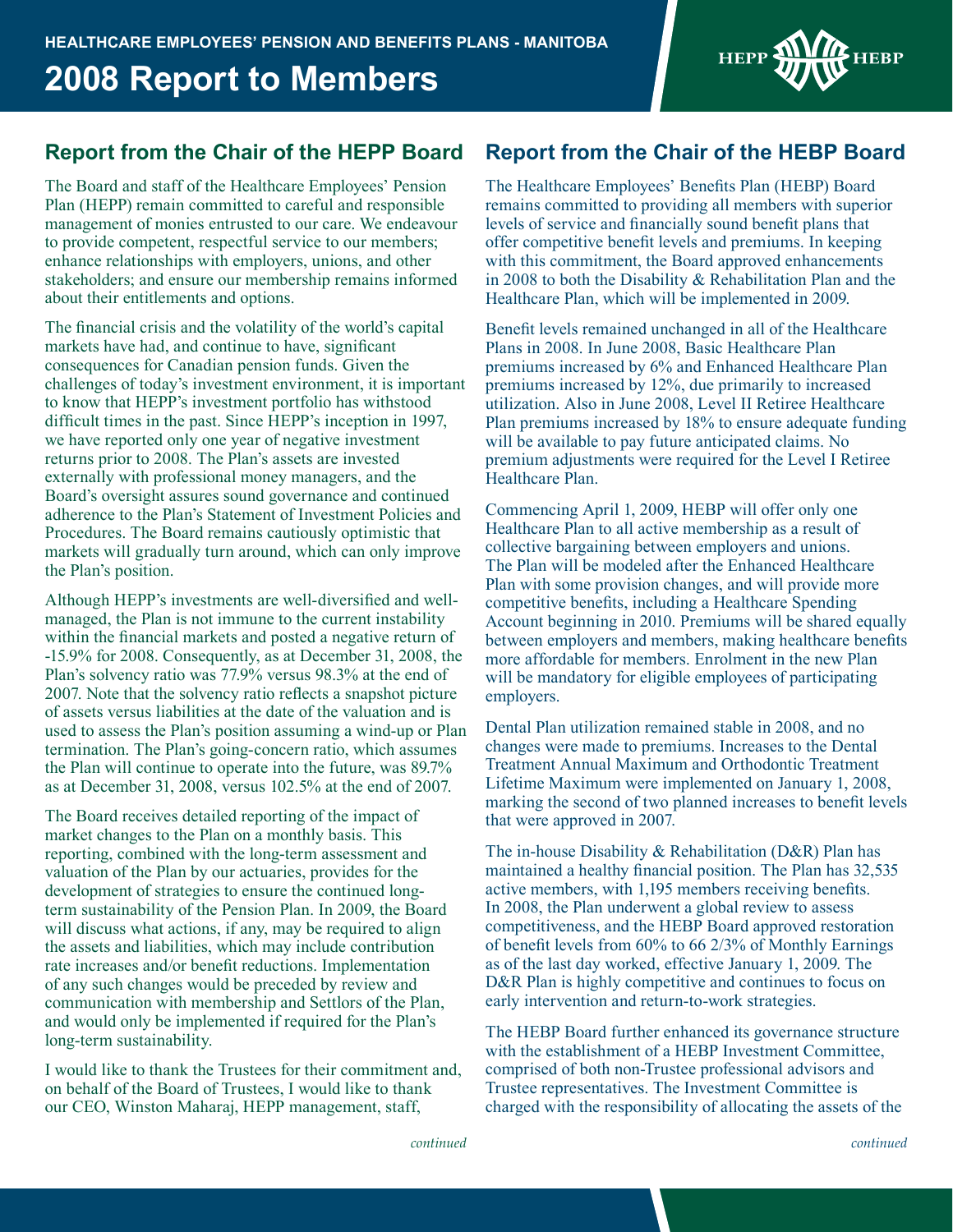#### **Report from the Chair of the HEPP Board** *continued* **Report from the Chair of the HEBP Board** *continued*

and service providers for their hard work and dedication to continuous improvement in the interest of our members. Much progress has been made over the past year in the administration of the Plan, providing more timely and improved service to our members. Our Board and staff are continuing with our planned initiatives to improve communication and outreach to members, participating employers, and facilities.

The Board will continue to work diligently on your behalf through the turbulent times in financial markets.

book Rough

Bob Romphf Chair, Healthcare Employees' Pension Plan

Plan between asset classes, reviewing the asset mix policy, as well as advising, and making recommendations to the Board on the Plan's asset and liability risk management.

The HEBP Board continues to work collaboratively with the HEPP Board to ensure there is a shared mission and values for the overall organization. To that end, a HEBP Board governance manual that aligns with HEPP's governance practices, where possible, is being developed and will be finalized in 2009.

I would like to thank the Trustees for their hard work and commitment to HEBP and on behalf of the Board of Trustees, I would like to thank the management and staff of HEBP for their dedication and service to all Plan members.

Todens

Merv Toderian Chair, Healthcare Employees' Benefits Plan

## **Report from the HEPP/HEBP Chief Executive Officer**

In 2008, management and staff at HEPP/HEBP worked diligently to meet the commitments and targets of the strategic and operational initiatives developed in 2007. These initiatives are critical in building a foundation that will enable HEPP/HEBP to deliver services and conduct activities in a manner that meets the expectations of members and adheres to the vision and mission set by the Boards of Trustees.

Many of the initiatives currently underway are multi-year plans that include several stages and milestones. These initiatives affect various aspects of the organization and ultimately impact our members through improved delivery of services and benefit coverage. In 2008, we focused on plan design, system infrastructure redesign, increased communication, stakeholder relations, data integrity, service standards, policy development, and enterprise risk management. Significant progress has been made in each of these areas, and work continues as we move forward into the next stages.

The 2008 year was not without its challenges, as the world experienced the beginning of an extraordinary financial crisis within the U.S., Canadian, and international capital markets. However, defined benefit pension plans such as HEPP have the ability to provide stable and secure pension income to retired members even in times of financial crisis. The 2008 valuation of HEPP confirmed that the Plan generates sufficient cash flow through active member contributions to cover the cash outflow for benefit payments and expenses in 2008 and those projected for 2009. The Board and management will continue to monitor the financial market and its impact on the Plan's financial position closely throughout 2009.

In 2008, HEPP reviewed the current legislative requirements for solvency testing and the impact of such testing, given the short-term volatility of financial markets. Based on that review, it is evident that solvency testing does not take into consideration the unique stable nature of a multi-employer plan that is linked to the public sector, such as HEPP. Furthermore, the application of such testing to HEPP within a volatile market can be unnecessarily detrimental to the Plan and its members in the short term. As a result, HEPP initiated discussions with the provincial government to review the Plan's legislative requirements for solvency testing. Those discussions continue and are even more relevant today, considering the market conditions at the end of 2008.

I would like to thank the Boards of HEPP and HEBP for their support and oversight in addition to the staff and senior management of HEPP/HEBP for their hard work and dedication in 2008. We are all committed to you, our members and stakeholders, as we strive to establish a new and higher standard for pension and benefit plans and to provide competitive benefits and superior services at a reasonable cost.

Wlathay

Winston Maharaj Chief Executive Officer Healthcare Employees' Pension Plan Healthcare Employees' Benefits Plan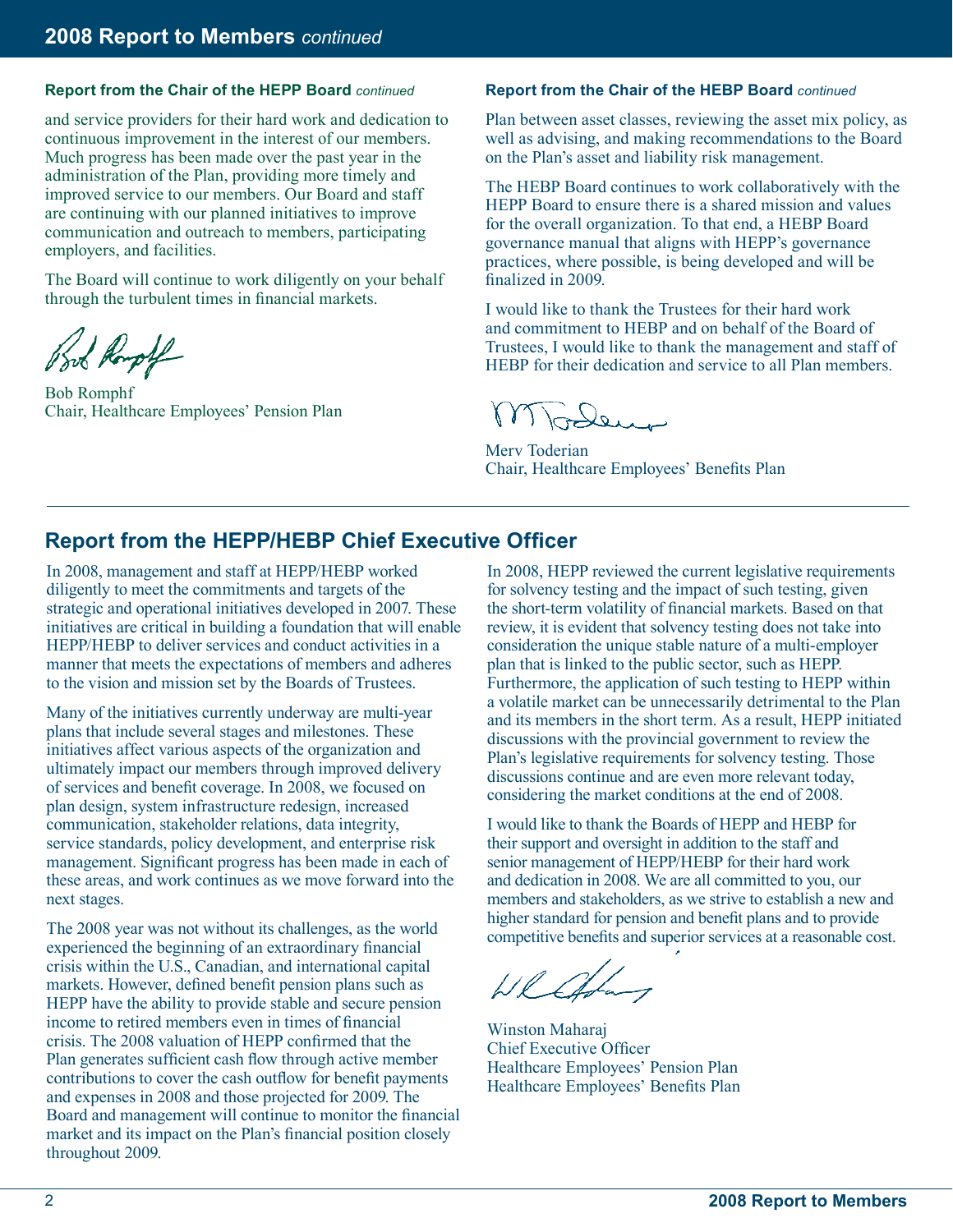## **HEPP Financial Summary\***

| Increase in net assets                         | 2008                | 2007          |
|------------------------------------------------|---------------------|---------------|
| Current period change in market values         | \$                  | 39,697,602    |
| Investment income                              | 126, 163, 513       | 111,890,902   |
| Contributions from employers                   | 103.323.748         | 92,519,660    |
| Contributions from employees                   | 103,327,457         | 92,445,420    |
| <b>Total</b>                                   | 332,814,718         | 336,553,584   |
| Decrease in net assets                         |                     |               |
| Current period change in market values         | 700,111,774         |               |
| Benefits paid to pensioners and beneficiaries  | 113.565.796         | 101.724.801   |
| Refunds to terminated members                  | 23,176,464          | 32,616,124    |
| Investment and Plan administration expenses    | 16,919,316          | 17,516,938    |
| <b>Total</b>                                   | 853.773.350         | 151,857,863   |
| Net increase (decrease) in net assets          | (520.958.632)       | 184,695,721   |
| Net assets available for benefits, January 1   | 3,582,811,141       | 3,398,115,420 |
| Net assets available for benefits, December 31 | \$<br>3,061,852,509 | 3,582,811,141 |

*\*Full Audited Financial Statements are available on our website at www.hepp.mb.ca*

| <b>Pension Plan Membership</b> |        |        |                            |      |      |  |
|--------------------------------|--------|--------|----------------------------|------|------|--|
| <b>Member Mix</b>              | 2008   | 2007   | <b>Average Age (years)</b> | 2008 | 2007 |  |
| Deferred Vested                | 8.821  | 8.550  | Active member              | 43   | 43   |  |
| Retired                        | 12.117 | 11.404 | Retired member             | 70   | 70   |  |
| Active & Disabled              | 38.921 | 37.922 | Deferred member            | 43   | 42   |  |
| <b>Total</b>                   | 59.859 | 57,876 |                            |      |      |  |

## **Pension Plan Highlights**

HEPP offers a defined benefit (DB) model, which has the advantage of using a pre-defined formula rather than investment income, to determine monthly pension entitlements. This model was developed in order to address the very type of market risk and volatility that we are experiencing today, and has the advantage of being able to provide stable and secure income to retired members, even in uncertain times.

It is important to note that the Fund has sufficient liquidity for 2009 so that investments need not be sold to pay benefits. That is, the Fund generates sufficient cash flow through active member contributions to cover cash outflow for retirement and termination benefits plus administrative costs.

*The Pension Benefits Act, Manitoba* requires that the Plan's actuaries conduct periodic valuations – a going-concern valuation, which assumes the Plan carries on indefinitely, and a solvency valuation, which assumes the Plan terminates on the date the valuation is done. These valuations determine if the Plan has sufficient assets to pay for accrued benefits and if the level of contributions being made is sufficient to cover the cost of future benefit accruals.

In addition, the Board, as part of its ongoing governance, requires that an annual actuarial valuation be conducted. The Board uses the results of such a valuation to determine if the Plan has sufficient assets to meet its obligations and if contribution rates are sufficient. The Board will continue to monitor the Fund's position closely and develop options and strategies to ensure the Fund's long-term sustainability.

The Plan's solvency position changed in 2008. The solvency funded ratio was 77.9% at the end of 2008 versus 98.3% at the end of 2007.

The Plan's going-concern position also changed in 2008. The going-concern funded ratio was 89.7% at the end of 2008 versus 102.5% at the end of 2007.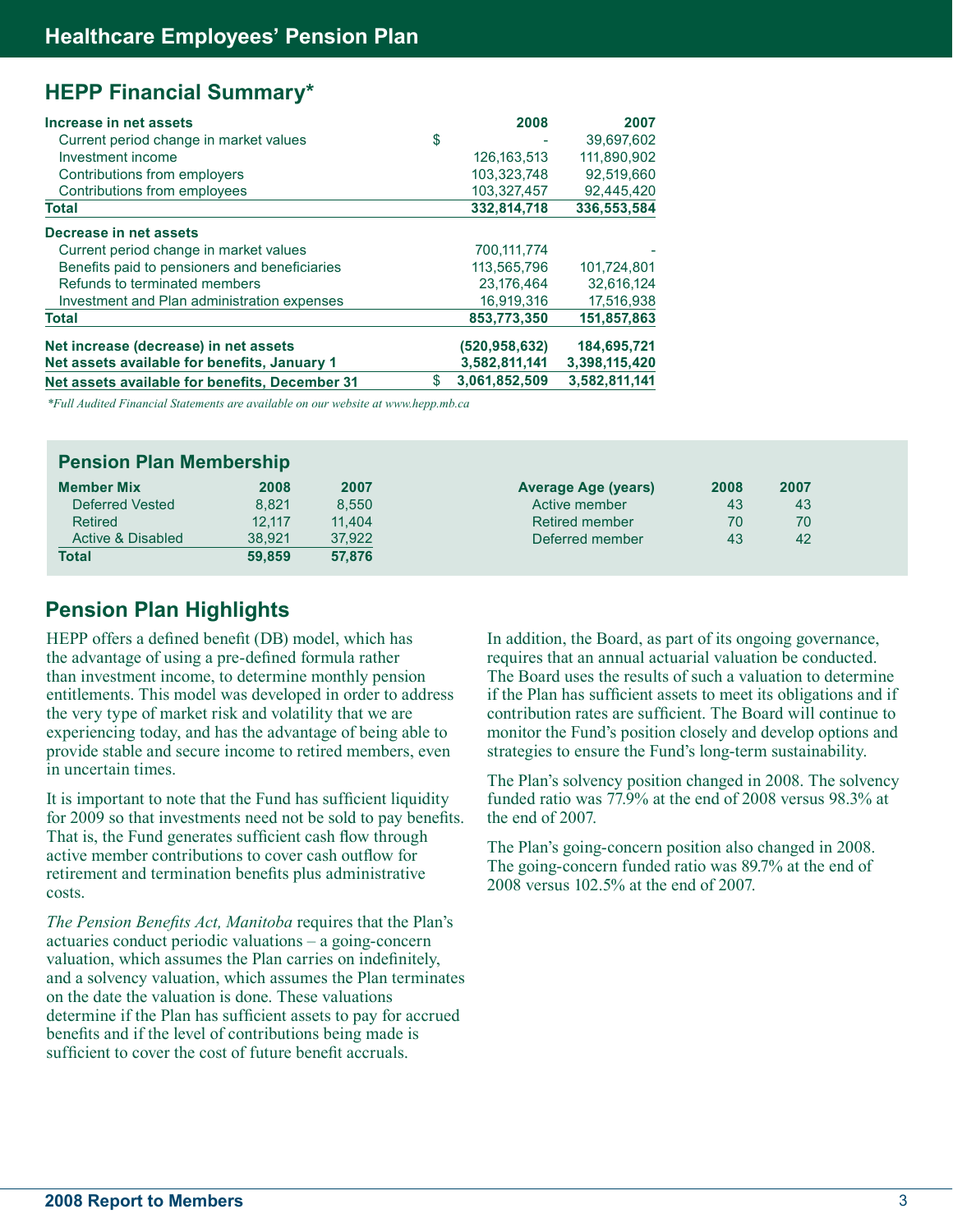## **Investment Highlights**

### **HEPP Investment Returns**

The global financial crisis of 2008 impacted HEPP's investment returns with a resulting -15.9% return for the year. Prior to 2008, the Plan had only one year of negative investment returns. As the accompanying charts show, despite having four years of positive returns within the past five years, the decline in capital markets during 2008 was severe enough to bring the one-to-five year annualized returns below those required to fund the Plan.

HEPP manages the Plan's investments within a conservative policy framework which, while not immune to market forces, has produced investment returns above those of the average balanced plan in Canada over the past 1 through 10 years, according to BNY Mellon Asset Servicing, an independent provider of performance measurement.

### **Major Market Returns**

Equity markets around the world fell dramatically in 2008. During the fourth quarter, currency markets were subject to large adjustments as the US dollar and the Japanese yen became safe havens. The currency adjustments, as measured in Canadian dollars, resulted in US and international equity markets posting better returns than the Canadian equity market. As measured in local currency terms, the US market fell 37% for 2008, while the international markets fell 40%.

Government bond yields fell sharply during the fourth quarter of the year, as investors sought to preserve capital. Yields on corporate bonds, however, rose dramatically to historically wide differentials.

Valuations in the Canadian real estate markets were also affected, but strong income flow offset lower capital values. This is the first time since 1994 that the Canadian real estate market has returned less than 5%.

### **HEPP Asset Mix**

There were no changes to HEPP's policy asset mix in 2008. As a result of the decline in global equity markets, our overall equity exposure at December 2008 was 47% vs. 58% at 2007. With liquidity constrained in many markets and transactions costs high due to historically high volatility, we chose not to rebalance the portfolio prior to year end.

### **Investment Returns - Annualized**



### **Investment Returns - Annual**







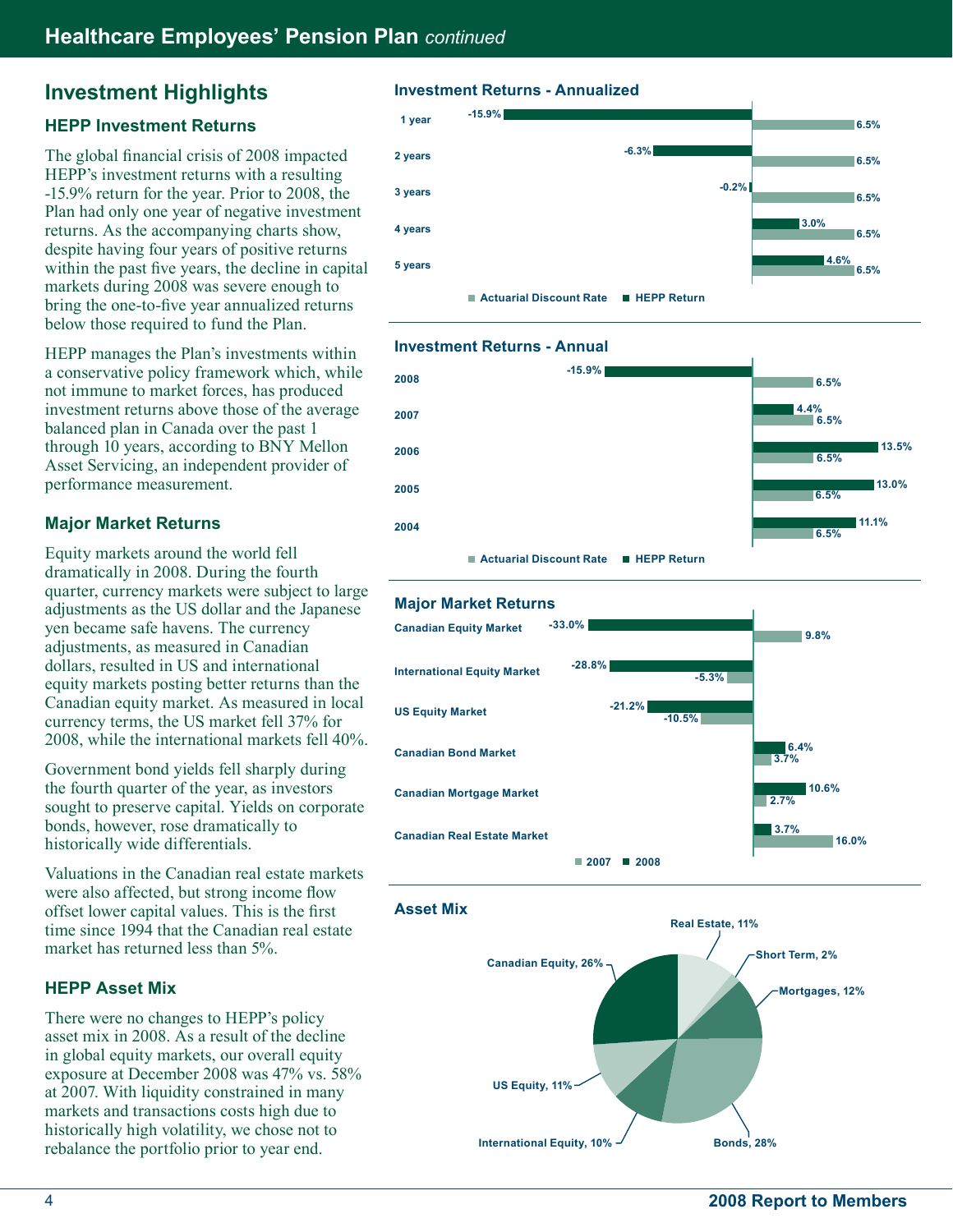## **Benefits Information**

HEBP offers Healthcare, Dental, Disability & Rehabilitation, and Life Insurance plans to eligible healthcare employees and their families throughout Manitoba. All employers do

## **Financial Summary\***

|                                                       | 2008      | 2007      |
|-------------------------------------------------------|-----------|-----------|
| Increases                                             |           |           |
| <b>Premiums</b><br>\$                                 | 2,967,178 | 2,663,188 |
| Investment income                                     | 32,433    | 33,981    |
|                                                       | 2,999,611 | 2,697,169 |
| Decreases                                             |           |           |
| Claims and related expenses                           | 2.650.271 | 2.545.850 |
| Administrative expenses                               | 155,520   | 149,644   |
|                                                       | 2,805,791 | 2,695,494 |
| Net increase prior to change in obligations           | 193.820   | 1.675     |
| Change in obligations and internally restricted funds | (33, 575) | (50, 948) |
| Net increase (decrease) after change in obligations   | 160,245   | (49, 273) |
| <b>Net Assets Beginning</b>                           | 207.339   | 256,612   |
| <b>Net Assets Ending</b><br>\$                        | 367.584   | 207.339   |

not necessarily participate in each of the benefit plans offered by HEBP. Employees should check with their employer for coverage clarification.

## **Benefits Highlights**

In order to support anticipated claim costs and reserve levels of the Basic Healthcare Plan, a rate increase was implemented in 2008. No changes were made to benefit levels. Claims and related expenses were at 89% of premiums in 2008, down from 96% in 2007. The Plan's funded position increased slightly during the year, and all reserves are fully funded. Of claims incurred, 77% were for drugs, 13% were for paramedic services, 6% were for ambulance/hospital, and 4% were for other benefits.

#### **Plan Membership:** 10,819

In order to support anticipated claim costs and reserve levels of the Enhanced Healthcare Plan, a rate increase was implemented in 2008. No changes were made to benefit levels. Claims and related expenses were at 88% of premiums in 2008, down from 93% in 2007. We anticipate that the Plan and all reserves will be fully funded in two years. Of claims incurred, 42% were for drugs, 11% were for vision care, and 47% were for paramedic and other benefits.

**Plan Membership:** 13,388

For Level I coverage, premium and benefit levels remained unchanged. For Level II coverage a rate increase was implemented in 2008 in order to support anticipated claim costs and to achieve required reserve levels. The Plan's financial position improved during 2008, and we anticipate that the Plan and all reserves will be fully funded in two years.

**Plan Membership:** 5,503

## **Enhanced Healthcare Plan**

|                                                       | 2008            | 2007       |
|-------------------------------------------------------|-----------------|------------|
| Increases                                             |                 |            |
| <b>Premiums</b>                                       | \$<br>9.642.459 | 8,805,256  |
| Investment income                                     | 42.763          | 34,277     |
|                                                       | 9,685,222       | 8,839,533  |
| Decreases                                             |                 |            |
| Claims and related expenses                           | 8,513,574       | 8,181,798  |
| Administrative expenses                               | 543.119         | 523,097    |
|                                                       | 9,056,693       | 8,704,895  |
| Net increase prior to change in obligations           | 628,529         | 134.638    |
| Change in obligations and internally restricted funds | (487,298)       | (134, 670) |
| Net increase (decrease) after change in obligations   | 141,231         | (32)       |
| <b>Net Assets Beginning</b>                           | (59,650)        | (59,618)   |
| <b>Net Assets Ending</b>                              | \$<br>81,581    | (59,650)   |

## **Retiree Healthcare Plan**

|                                                        | 2008            | 2007       |
|--------------------------------------------------------|-----------------|------------|
| Increases                                              |                 |            |
| Premiums                                               | \$<br>3,360,980 | 2,644,336  |
| Investment income                                      | 16.217          | 28,497     |
|                                                        | 3,377,197       | 2,672,833  |
| Decreases                                              |                 |            |
| Claims                                                 | 2.971.691       | 2.746.835  |
| Administrative expenses                                | 196.739         | 186,674    |
|                                                        | 3,168,430       | 2,933,509  |
| Net increase (decrease) prior to change in obligations | 208,767         | (260, 676) |
| Change in obligations and internally restricted funds  | (196,311)       | 321,890    |
| Net increase after change in obligations               | 12,456          | 61,214     |
| <b>Net Assets Beginning</b>                            | 23,627          | (37,587)   |
| <b>Net Assets Ending</b>                               | \$<br>36,083    | 23.627     |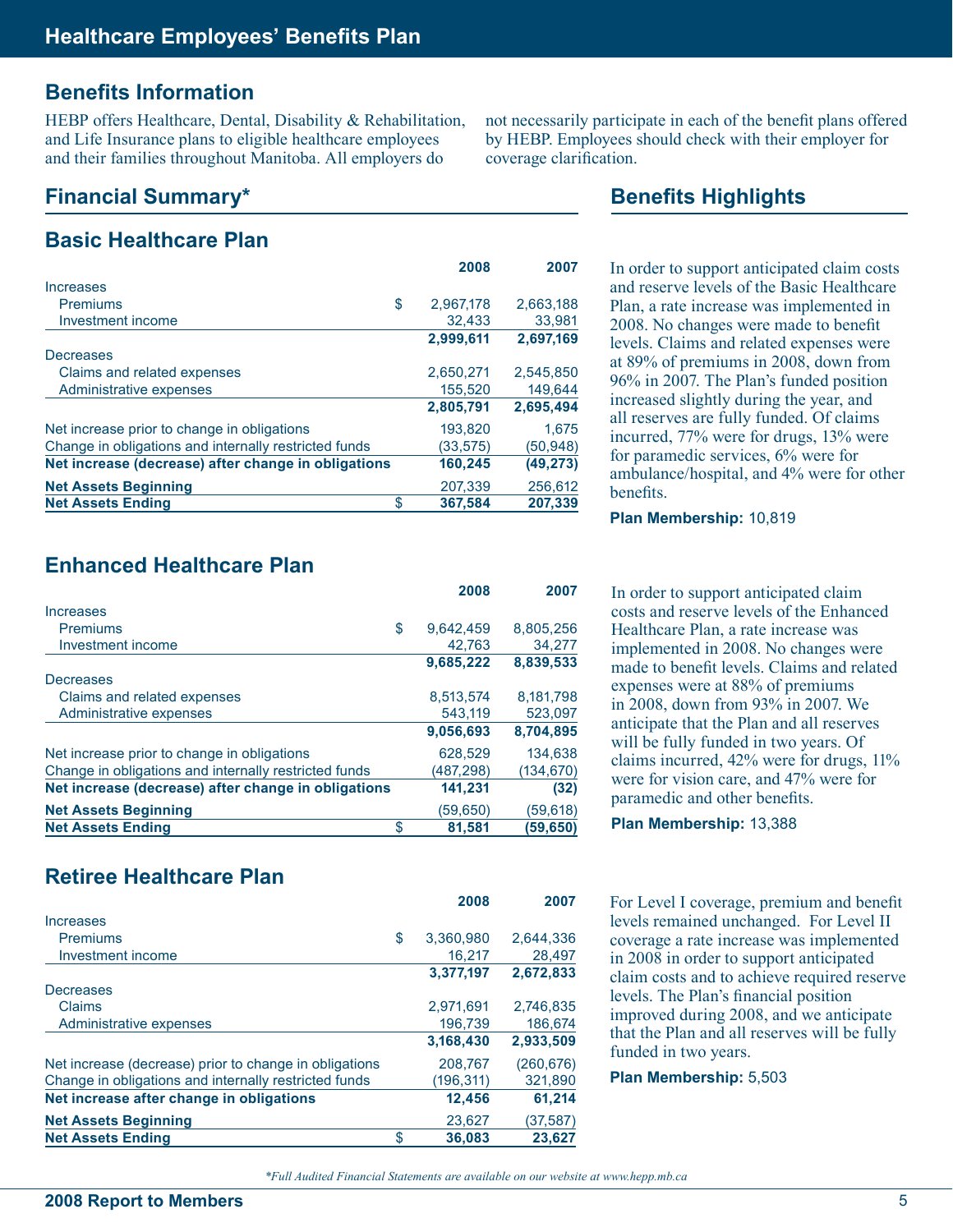## **Benefits Information** *continued* **Financial Summary\* Benefits Highlights**

## **Dental Plan**

|                                                        | 2008             | 2007       |
|--------------------------------------------------------|------------------|------------|
| Increases                                              |                  |            |
| Premiums                                               | \$<br>15,347,290 | 14.804.336 |
| Investment income                                      | 150.214          | 149.819    |
|                                                        | 15.497.504       | 14,954,155 |
| Decreases                                              |                  |            |
| Claims                                                 | 14,880,288       | 13.507.754 |
| Administrative expenses                                | 838,494          | 770,199    |
|                                                        | 15,718,782       | 14,277,953 |
| Net increase (decrease) prior to change in obligations | (221,278)        | 676,202    |
| Change in obligations and internally restricted funds  | (100,038)        | (68, 140)  |
| Net increase (decrease) after change in obligations    | (321,316)        | 608,062    |
| <b>Net Assets Beginning</b>                            | 1.874.438        | 1,266,376  |
| <b>Net Assets Ending</b>                               | \$<br>1,553,122  | 1,874,438  |

The last phase of the Dental Plan enhancements was implemented January 1, 2008. No rate adjustments were required, as there were sufficient funds generated by the current premium rates to offset both the benefit increase and the Manitoba Dental Association fee guide increase. Claims were at 97% of premiums in 2008 versus 91% in 2007. The Plan's reserves remain fully funded. Of claims incurred, 84% were for basic services and 16% were for major and orthodontic services.

**Plan Membership:** 22,185

Claims and related expenses were at 96% of premiums in 2008, up from 76% in 2007. There were no premium increases or benefit changes during 2008, nor are any expected for 2009. The Plan's reserves are fully funded.

**Plan Membership:** 32,895

## **Life Insurance Plan**

|                                                        | 2008            | 2007        |
|--------------------------------------------------------|-----------------|-------------|
| Increases                                              |                 |             |
| <b>Premiums</b>                                        | \$<br>8.639.334 | 8.028.075   |
| Investment income (loss)                               | (3,044,900)     | 968,533     |
|                                                        | 5.594.434       | 8,996,608   |
| Decreases                                              |                 |             |
| Claims and related expenses                            | 8.295.715       | 6,136,387   |
| Administrative expenses                                | 861,800         | 757,003     |
|                                                        | 9,157,515       | 6,893,390   |
| Net increase (decrease) prior to change in obligations | (3,563,081)     | 2.103.218   |
| Change in obligations and internally restricted funds  | (1,359,000)     | (2,682,000) |
| Net decrease after change in obligations               | (4,922,081)     | (578, 782)  |
| <b>Net Assets Beginning</b>                            | 13.994.342      | 14,573,124  |
| <b>Net Assets Ending</b>                               | \$<br>9.072.261 | 13,994,342  |

## **Disability & Rehabilitation (D&R) Plan**

|                                                     |    | 2008           | 2007       |
|-----------------------------------------------------|----|----------------|------------|
| Increases                                           |    |                |            |
| Premiums                                            | \$ | 30.848.731     | 28.303.500 |
| Investment income                                   |    | 7,371,344      | 2,617,543  |
|                                                     |    | 38,220,075     | 30,921,043 |
| Decreases                                           |    |                |            |
| Claims and related expenses                         |    | 16.994.888     | 16.291.594 |
| Administrative expenses                             |    | 4,767,993      | 4,260,139  |
|                                                     |    | 21,762,881     | 20,551,733 |
| Net increase prior to change in obligations         |    | 16,457,194     | 10.369.310 |
| Change in obligations                               |    | (26, 406, 000) | 3,032,000  |
| Net increase (decrease) after change in obligations |    | (9,948,806)    | 13,401,310 |
| <b>Net Assets Beginning</b>                         |    | 39,230,404     | 25,829,094 |
| <b>Net Assets Ending</b>                            | S  | 29.281.598     | 39.230.404 |

There were 1,195 members receiving D&R Benefits at December 31, 2008. Of these claims, 773 were being administered by our in-house program, up from 683 in 2007. Premium rates and Benefit levels were unchanged in 2008. Obligations include reserves and assumption changes that occurred in 2008. The Plan is fully funded.

**Plan Membership:** 32,535

*<sup>\*</sup>Full Audited Financial Statements are available on our website at www.hepp.mb.ca*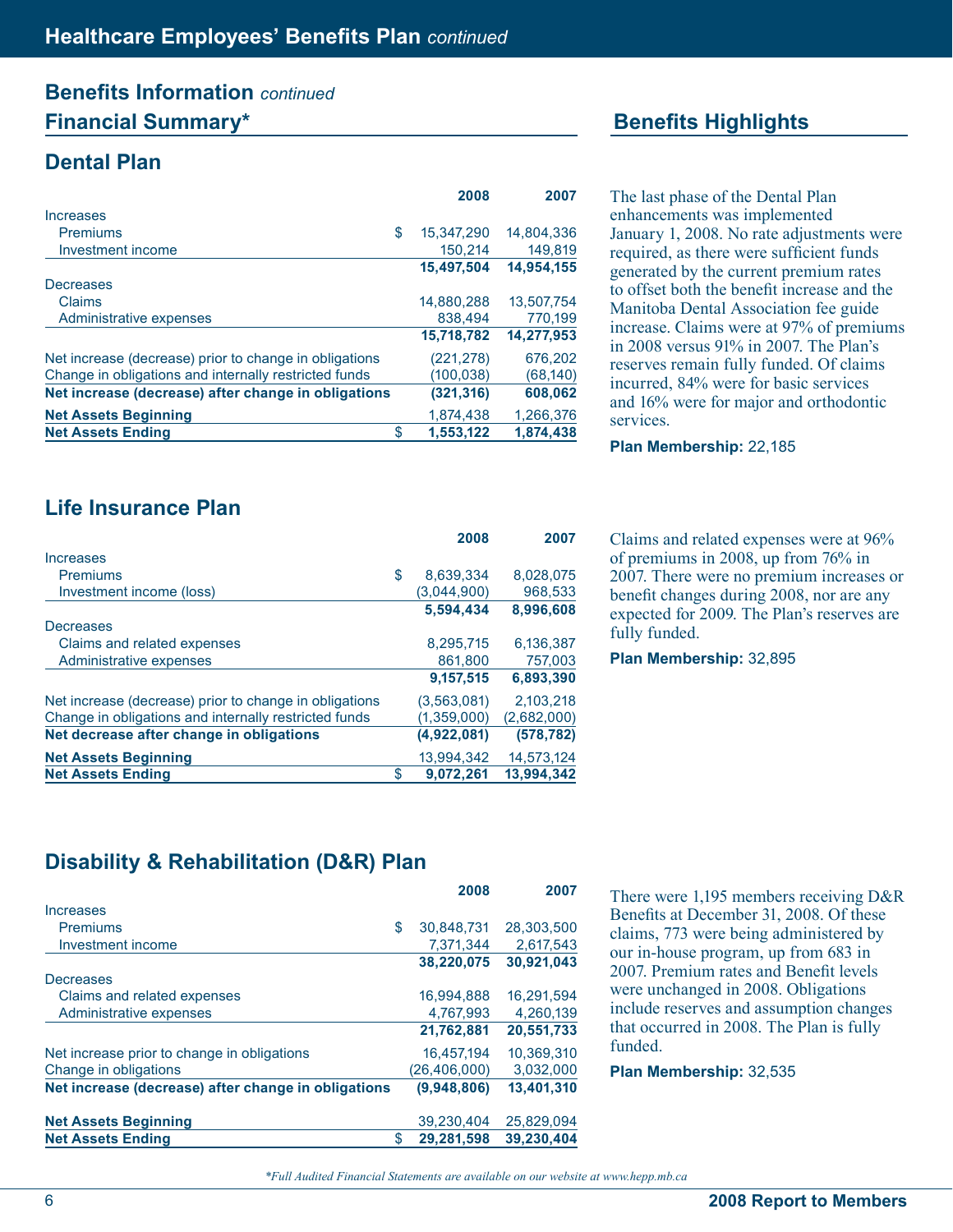#### **Governance Structure**

#### **Boards of Trustees**

The Healthcare Employees' Pension Plan (HEPP) is governed by an independent, 12-member Board of Trustees. The Healthcare Employees' Benefits Plan (HEBP) is governed by an independent, 10-member Board of Trustees. There is equal representation on each Board from healthcare-related unions in Manitoba and from participating employers. Trustees act on behalf of the Plan beneficiaries to manage the organization, and to manage and invest the assets of the Plan. Trustees have a fiduciary duty to beneficiaries of the Plans and are required to act with honesty, integrity, fidelity, selflessness, utmost good faith; and must concentrate solely on the interests of beneficiaries.

In support of fulfilling their responsibilities, each Board has established an Investment Committee and an Audit Committee, and has appointed (non-Trustee) professionals to serve on both Committees.

- The HEPP and HEBP Investment Committees implement Statements of Investment Policies and Procedures established by the respective Boards for each HEPP/ HEBP Plan.
- The HEPP and HEBP Audit Committees assist the respective Boards in fulfilling their responsibility to oversee the financial reporting, accounting system, and internal controls.

#### **Committees**

The Joint Executive Committee (JEC) and the Joint Governance Committee (JGC) are standing committees of the Boards of both HEPP and HEBP, and act on their behalf.

• The JEC oversees operational issues of joint concern to the Plans. The Committee acts as a surrogate for the Boards between Board meetings, advising the Chief Executive Officer (CEO) in the management of the Plans and the conduct of his or her duties as required, reporting every action at the next meeting of the respective Boards.

The JEC consists of the Chairs and Vice-Chairs of the HEPP and HEBP Boards. The CEO participates in a nonvoting, ex-officio capacity and other members of Senior Management may be asked to assist from time to time.

• The JGC provides recommendations to the Board regarding governance issues such as appointment of Trustees; orientation and standards of performance for Trustees; and structure, responsibilities and composition of Board Committees.

The JGC consists of four members of each of the HEPP and HEBP Boards with equal representation of employer and union Trustees. The Chair of the JGC alternates each year between a member of the employer group and a member of the union group. The CEO participates in a non-voting, ex-officio capacity, and other members of Senior Management may be asked to assist from time to time.

The Board has delegated responsibility for managing day-today operations to the CEO, who in turn delegates functions and responsibilities to management and staff as appropriate. Professional advisors are retained by the Board to assist them, as well as the CEO and management staff, to carry out their responsibilities.

Questions, concerns, or comments may be directed to staff at HEPP/HEBP or to the Board directly, via "Board Correspondence." The Boards have established policies for the handling of Board correspondence. Correspondence marked private or confidential will be delivered to the Trustee unopened. The Trustee shall facilitate a timely response for the correspondence received. Copies of all outgoing correspondence prepared on behalf of the Trustees is distributed to the entire Board and the recording secretary for record-keeping purposes.

Board and Committee members and Executive Management are listed at the end of this report and on our website at www.hepp.mb.ca.

### **Directories**

#### **HEPP/HEBP Joint Governance Committee**

Gerry Gattinger *Regional Health Authorities of Manitoba*

Monica Girouard, CGA *Manitoba Government and General Employees' Union*

Jean-Paul Gobeil, CA, CMC (Chair) *Winnipeg Regional Health Authority*

Jason Lange *St. Boniface General Hospital*

Doug Laurie *International Union of Operating Engineers*

Bob Malazdrewich, CEB *Canadian Union of Public Employees* Merv Toderian *Regional Health Authorities of Manitoba*

Bruno Zimmer *United Food and Commercial Workers Union - Local 1869*

#### **Board and Committee Members as of December 31, 2008**

#### **HEPP/HEBP Joint Executive Committee**

Brian Ellis, BSW, CEB (Co-Chair) *Canadian Union of Public Employees* Gloria O'Rourke (Co-Chair) *Winnipeg Regional Health Authority*

Bob Romphf *Manitoba Nurses' Union* Merv Toderian *Regional Health Authorities of Manitoba*

#### **HEPP/HEBP Executive Management Committee**

Winston Maharaj, MPA, B.Comm, PPAC *Chief Executive Officer* Ronald Queck, CFA *Director of Investments* Melanie Bready *Manager of Human Resources* Lawrence Eta, BSc, eMBA, MM *Director of Information Services* Brigitte Fisher, CEBS, PPAC *Director of Pension and Benefits Administration* Barbara Kieloch, RN, BN, MScA *Director, Disability & Rehabilitation* Vanessa Sired *Manager of Corporate Services* Grant D. Slater, B.Comm, CA *Director of Finance*

*continued*